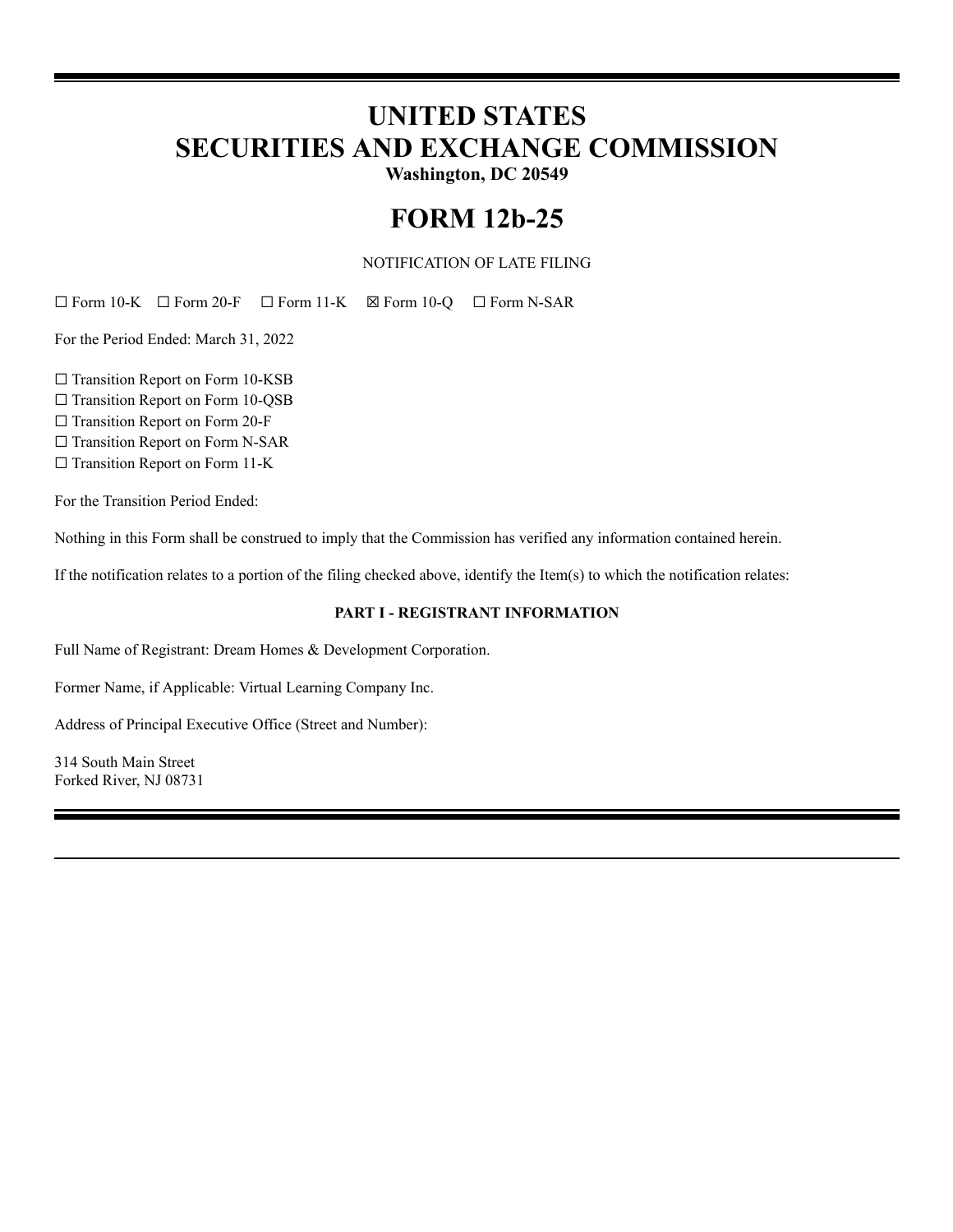#### **PART II - RULES 12b-25 (b) AND (c)**

If the subject report could not be filed without reasonable effort or expense and the registrant seeks relief pursuant to Rule 12b-25(b), the following should be completed. (Check box if appropriate)

 $\Box$  (a) The reasons described in reasonable detail in Part III of this form could not be eliminated without unreasonable effort or expense;

☒ (b) The subject annual report or semi-annual report, transition report on Form 10-K, Form 20-F, 11-K or Form N-SAR, or portion thereof will be filed on or before the fifteenth calendar day following the prescribed due date; or the subject Quarterly report or transition report on Form 10-QSB, or portion thereof, will be filed on or before the fifth calendar day following the prescribed due date; and

 $\Box$  (c) The accountant's statement or other exhibit required by Rule 12b-25(c) has been attached if applicable)

### **PART III - NARRATIVE**

The Registrant is in the process of compiling information for the quarter ending March 31, 2022 for the Form 10-Q, all of which information has not yet been received.

#### **PART IV - OTHER INFORMATION**

(1) Name and telephone number of person to contact in regard to this notification:

Chris Dieterich, Esq.: (310) 312-6888.

(2) Have all or other periodic report required under section 13 or 15(d) of the Securities Exchange Act of 1934 or section 30 of the Investment Company act of 1940 during the preceding 12 months or for such shorter period that the registrant was required to file such report(s) been filed? If the answer is no, identify report(s).

☒ Yes ☐ No

(3) Is it anticipated that any significant change in results of operations from the corresponding period for the last fiscal year will be reflected by the earnings statements to be included in the subject report or portion thereof?

☐ Yes ☒ No